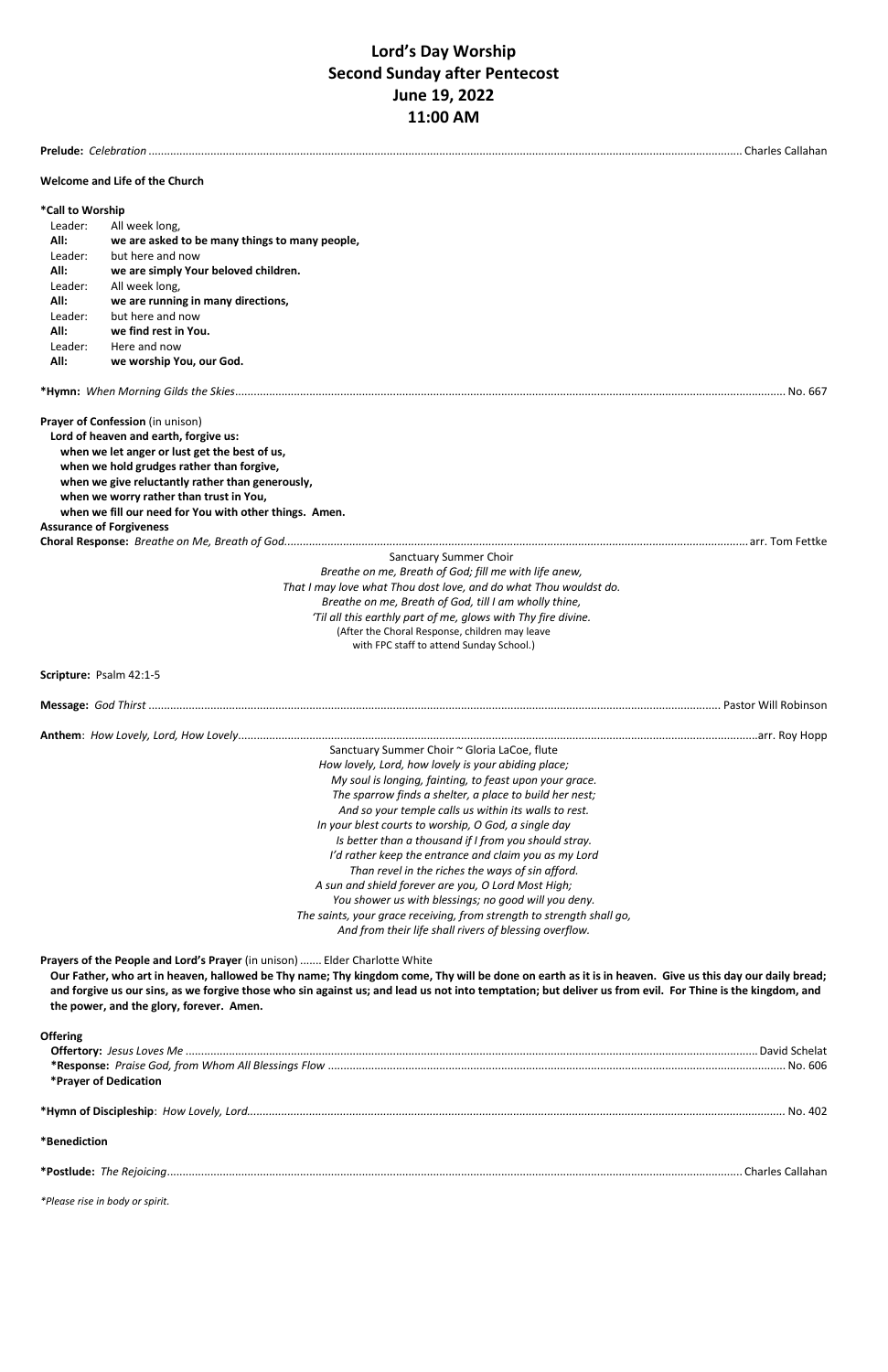### **LIFE OF THE CHURCH**

#### *Joyful Worship and Gracious Invitation*

### • **Worship with us in person at 9 AM or 11 AM or by livestream at 11 AM!**

- o **To worship by livestream on an electronic device or a smart TV**, go to our website and click on "Sunday Service" (as early as 10:45 AM) or go to our YouTube channel.
- To worship later, a recording of the livestream is available by 2 PM on our website (click on "Sunday Service") or our YouTube channel.
- Our new **Family Worship Center** is a space in Fellowship Hall and the Sanctuary that helps engage children in worship. It has a bookcase of supplies, a learning table and a Faith Formation staff or volunteer guide.
- **Sanctuary Summer Choir** rehearses at 10:00 AM each Sunday. Contact Nancy Millette (843-298-2421) to join them!
- To give **chancel flowers** in memory or in honor of a family member or loved one or in celebration of a special occasion, contact the church.
- **Masks are optional in worship and in the building at this time**. Masks are welcome, however, and James Chapel (under the south balcony) is reserved for those who'd like to mask and social distance. To learn more about our masking policy, contact the church.
- **Hearing devices** are available. FPC also has a smartphone option that works with your hearing aid. To use it, go to the App store (iPhone) or Google Play (Android) and download WaveCAST Receiver by Williams Sound. Then log into the FPC Member wifi network (password firstpres (case sensitive)); open WaveCAST; click on FPC Sanctuary; adjust the volume and enjoy the service. Need help? Ask an usher!
- **See something, say something!** If you have concerns in the church or on our campus, please notify one of the ushers, pastors or staff.

### *Sacrificial Service*

- Children's Ministry connects with children and their families. To learn more, email Jodi Gregg Krivda at *jkrivda@fpchhi.org*.
- **Youth Ministry** meets on Wednesdays. To join them, email Jackie Wilhelm at [jwilhelm@fpchhi.org.](mailto:jwilhelm@fpchhi.org)
- Adult Ministry classes and small groups meet throughout the week. To learn more, see the green box and go to [fpchhi.org/adult-ministry/.](https://www.fpchhi.org/adult-ministry/)
- Our **Annual Prayer Project** is July 1-August 31, and we invite *you* to join us and live our core FPC Value of Caring Connections by praying for others. To sign up, go to [fpchhi.org.](http://fpchhi.org/)
- We thank the Board of Deacons and Mike Shinn for the **prayer boxes** in Fellowship Hall and the narthex. If you have a prayer request, complete a prayer card by the box and drop it in the box. We'll include your prayer in our staff prayers on Tuesdays.
- **Please pray for the participants at General Assembly** (our denomination's national governing body) from June 18-July 9. The theme is "From Lament to Hope," and committees will meet at the PC(USA)'s national office in Louisville, KY.
- Stop by the **ministry table in the Gathering Space today to learn more about FPC's annual school uniform drive** that helps hundreds of disadvantaged students in Jasper and Beaufort counties and how you can be a part of this valuable ministry.
- **People In Need (PIN)** is open Mondays, Tuesdays and Wednesdays from 9 AM-noon to help people with utility bills, rent and food/supplies from our pantry. The pantry is currently in need of paper products such as paper towels, toilet paper, etc.
- **To help the people of Ukraine**, designate a gift to "PDA/Ukraine" and contribute by check payable to FPC, the GIVE button at fpchhi.org or texting "FPCHHI" to 77977. PDA (Presbyterian Disaster Assistance) works with established, trusted partners who have the know-how and expertise to help refugees from and civilians still in Ukraine.
- **Help us change lives and make disciples** by giving via the ways below. Need help setting up a recurring gift? Email info@fpchhi.org.
	- o The GIVE button on the homepage of our website [fpchhi.org](http://fpchhi.org/)
	- o Mailing a check to 540 William Hilton Parkway, HHI, SC 29928
	- o Texting "FPCHHI" to 77977

### *Prayerful Study*

#### *Caring Connections*

- If you're a **visitor**, complete a Connection Card (CC) in the pew or click on the "Sundays @ FPC" button on our website and complete the brief pop-up online form. Place your completed CC in the offering plate during the Offering or in the basket at the Connection Center in the narthex.
- Our **Boy Scout Troop 245 celebrated 50 years** this past week! We're grateful to have established this troop and to have them meet here at FPC.

### **WELCOME! WE'RE GLAD YOU'RE HERE!**

**You're invited to join this family of faith at the next new member class in Fellowship Hall from 10:15-10:45 AM! To learn more, contact the church or speak with a pastor.**

If you or a family member will be in the hospital, had a recent hospitalization or would benefit from pastoral care or would like communion, please call Pastor Linda Kelly (337-849-2212 or 843-681-3696, ext. 245).

# **SUNDAYS @ FPC**

### **WORSHIP**

**9:00 AM** CrossRoads worship (Fellowship Hall) **10:00 AM** Christian fellowship and education (see below) 11:00 AM Traditional worship (Sanctuary and livestreamed at fpchhi.org and our YouTube channel)

- *Children and youth are welcome in worship!*
- *The nursery opens at 8:45 AM.*
- *Children's Sunday School meets during 9:00 and 11:00 AM worship. Children are encouraged to worship with their parents and may leave during worship for Sunday School with FPC staff.*
- 
- *Fellowship, coffee, orange juice and homemade cookies 8:30-11 AM!*

### **ADULT CLASSES**

*Contact [jwilhelm@fpchhi.org](mailto:jwilhelm@fpchhi.org) for more information and Zoom links.*

- **IN PERSON:** Living in the Word (Room 202 and Zoom) at 10 AM Work in Progress (Library) at 10 AM
- **VIA ZOOM:** JOY Group on Sundays at 11:30 AM